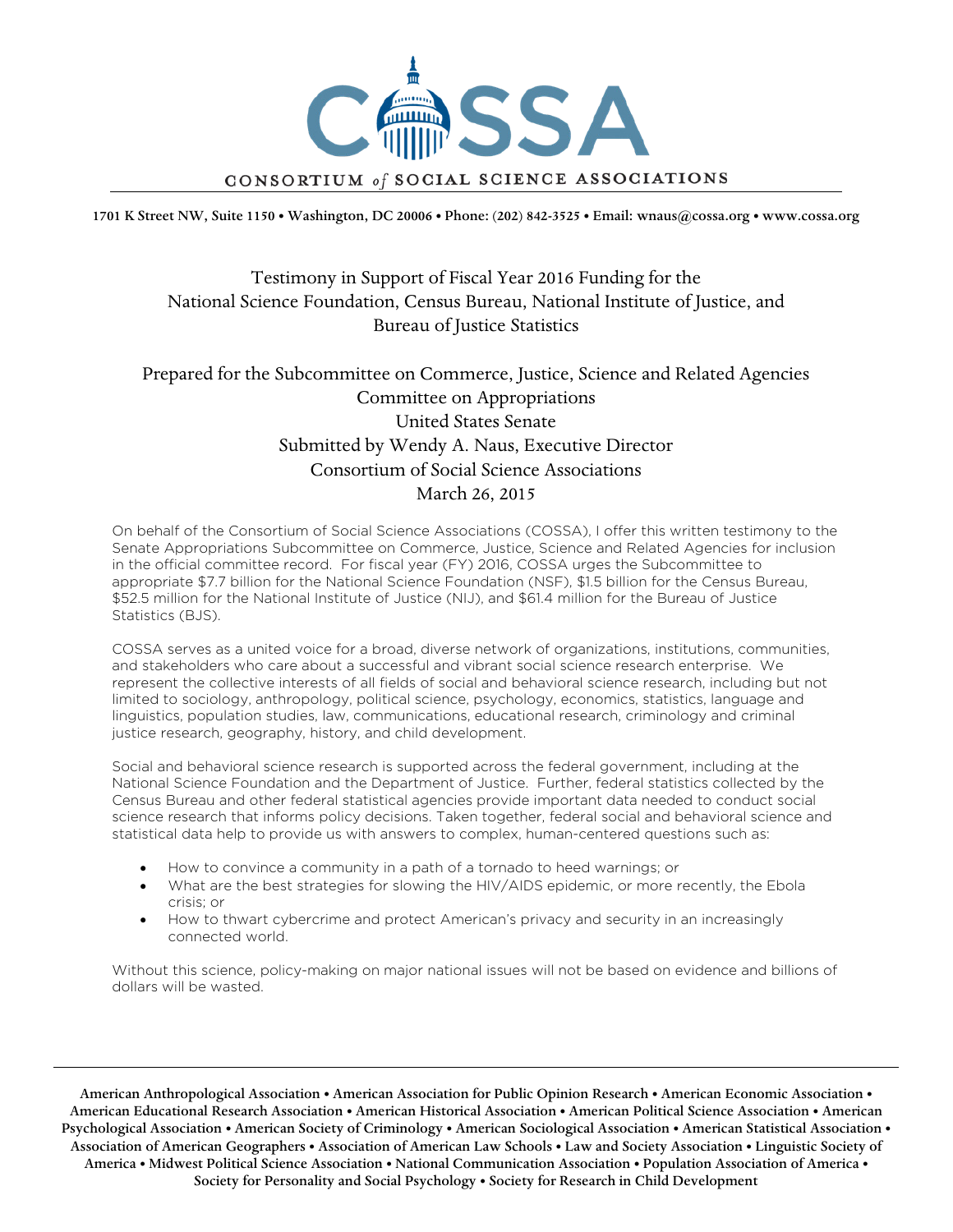### National Science Foundation (\$7.7 billion)

First, I wish to thank the Subcommittee for its longstanding support for federal science agencies. Despite the tough, ongoing fiscal challenges, the Subcommittee has remained vigilant in its efforts to ensure adequate funding for basic research, particularly at the National Science Foundation. Thank you.

I urge your consideration of three requests with regard to the National Science Foundation's budget for FY 2016. First, COSSA joins the broader scientific community and Senators who have signed the Dear Colleague letter currently circulating in the Senate in support of \$7.7 billion for NSF in FY 2016, an increase of 5.2 percent. This amount would put NSF back on a growth trajectory and would allow the agency to recover some of the purchasing power lost in recent years due to sequestration and caps on discretionary spending.

The request would also attempt to put NSF back on track with the vision of the *America COMPETES Reauthorization Act of 2010*, which authorized NSF at \$7.4 billion in FY 2011, \$7.8 billion in FY 2012, and \$8.3 billion in FY 2013. If the U.S. is to maintain its scientific competitiveness on the global stage, we as a nation must continue to prioritize investments in science and technology and not abandon the aspirations set forth in the original *America COMPETES Act of 2007* and its reauthorization in 2011.

#### Second, COSSA urges the committee to maintain current practice when appropriating funds for

NSF. As you may be aware, there are efforts currently in the House aimed at giving Congress the authority to set specific funding levels for NSF's seven research directorates. The scientific community strongly contends that experts at NSF, the merit-review process, and the vast network of scholars around the country who provide technical and content expertise to the NSF leadership are better suited to advise the agency on how best to use the funding it receives each year. Making such a change would place scientific disciplines (i.e. biology, engineering, chemistry, social science, etc.) in direct competition with one another for what are already scarce resources, thereby discouraging interdisciplinary science, which is becoming increasingly necessary for answering complex societal challenges. In addition, it would dismantle the scientific infrastructure that has been assembled over the last several decades by side-stepping the multifaceted, merit-based process that has served the agency so well since its founding. For this reason, we hope you will reject any proposals to appropriate specific funding levels for NSF's seven research directorates and maintain the current practice of appropriating funds to NSF's Research and Related Activities account and allow the experts at NSF to determine how best to allocate funds.

Third, as you move through the appropriations process this year, COSSA urges you to discourage and object to amendments that would defund or otherwise compromise specific research areas or programs at NSF, as we saw with the amendment targeting NSF's political science program in FY 2013. The U.S. scientific enterprise must remain insulated from political and ideological pressure if we are to encourage the most innovative science. The social and behavioral sciences have come under such pressure in recent years, with some in Congress arguing that this science is not worthy of federal taxpayer support. This suggests a lack of understanding about what social scientists do and the impact their research has on society.

It is first important to understand the financial impact of social science supported by NSF. The Social, Behavioral and Economic Sciences Directorate (SBE) at NSF accounts for less than 5 percent of the entire NSF budget. However, the SBE directorate funds approximately 55 percent of all university-based social and behavioral science research in the United States. While we are not talking about a very large amount of money when compared to other NSF directorates or fields of science, NSF's SBE directorate is the largest single source of funding for social and behavioral science researchers at universities across the country.

Baseless attacks on social and behavioral science projects are disappointing and damaging, not only to those seeking to pursue careers in social science research, but in other fields as well. Publicly holding up individual research grants for ridicule based solely on their titles or abstracts—research projects that a distinguished panel of scientific peers has determined meritorious and in the national interest according to NSF's mission—misleads the American public by asserting that taxpayer funding is being wasted without fully understanding the projects, their intent, and the benefit to society and/or the progress of science. Such efforts also unjustly vilify researchers who have dedicated their careers to science and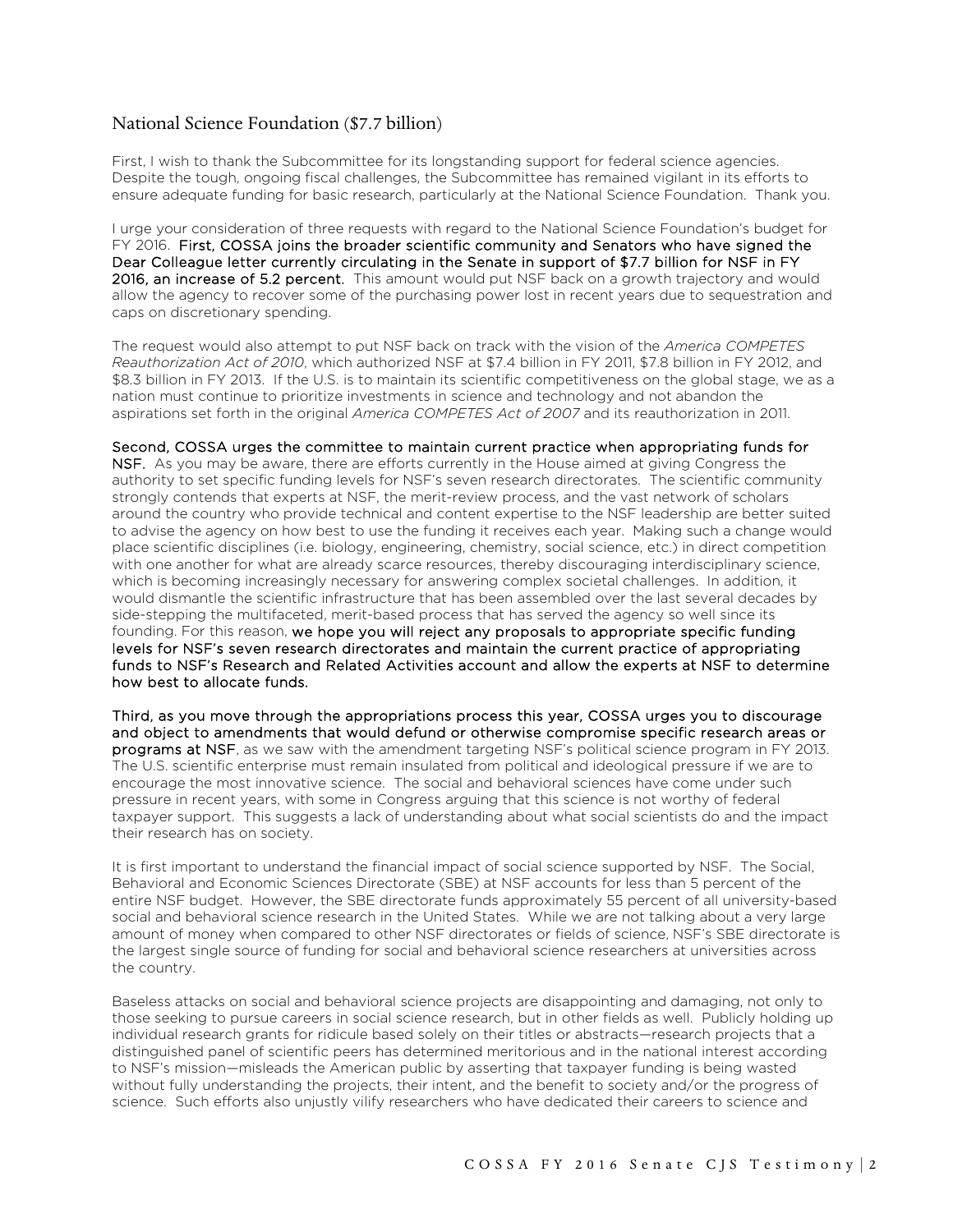discovery. The nature of basic science is to explore fundamental questions that may not have an immediate application, but that contribute to a cache of knowledge that builds and progresses over time. It would be folly to undercut basic research that provides the building blocks for future discoveries, especially in the social and behavioral sciences.

So many of the questions facing us today are left unsolved because we do not understand the human dimensions. Consider this – There are as many people dying from tornadic events today than 60 years ago, despite the tremendous advancements in weather prediction and modeling. Why? Because in the end, this is a human problem – technology is useless if we do not invest in furthering our understanding about how humans process information, make decisions, and communicate with one another and with technology.

The examples illustrating the benefit of social and behavioral science are endless. As a result of NSF-supported social and behavioral science research, we are:

- Enhancing teaching and learning in education, including STEM education;
- Improving the safety of our troops in combat areas;
- Reducing violence among our youth;
- Improving public health;
- Modeling water planning to enhance sustainability;
- Improving the effectiveness of the criminal justice system; and
- Helping paralyzed individuals communicate, to name a few.

I hope the committee will continue to see value in NSF's role as the funder of *all fields of basic science* so that we may continue to advance the progress of science for the betterment of society.

### Census Bureau (\$1.5 billion), U.S. Department of Commerce

COSSA urges the Subcommittee to appropriate \$1.5 billion to the U.S. Census Bureau in FY 2016, the amount requested by the President. Accurate, objective, representative, timely, reliable and accessible data and statistics are necessary ingredients to the conduct of evidence-based analyses of federal programs.

Statistics from the Census Bureau (and a dozen other federal statistical agencies) measure progress in our nation and gauge, among other things, the state of the American economy; employment, retirement, and the labor force; the health of the American people; educational attainment and progress; agriculture, farming, and food in the U.S.; energy and natural resources; our transportation network; and the crime and justice system.

Statistics from the Census Bureau and other federal statistical agencies are necessary for a range of activities affecting the American people, including:

- Allocating fairly, to whom and where needed, over \$400 billion in federal funds to states, cities and local governments for public health and safety, education, housing, poverty and other services.
- Developing a Homeland Infrastructure Protection Plan.
- Producing the economic indicators the Federal Reserve Board uses to determine interest rates.
- Measuring the nation's food security.
- Drawing school district boundaries.
- Establishing and enforcing fair lending practices.
- Helping small businesses make good business decisions.

Federal statistical agencies have been underfunded for at least the last three years, causing some of them to stop producing certain measures and jeopardizing the confidence with which others can provide the statistics that help the country, its businesses, and communities run efficiently and effectively.

One critically important function of the Census Bureau is the American Community Survey, which is the nation's only source of comparable (across geography), consistent (across time), timely (updated annually), high quality demographic and socio-economic data for all communities in the U.S. The ACS replaced the Census "long form" in 2005 at the behest of Congress. The accuracy of the data collected